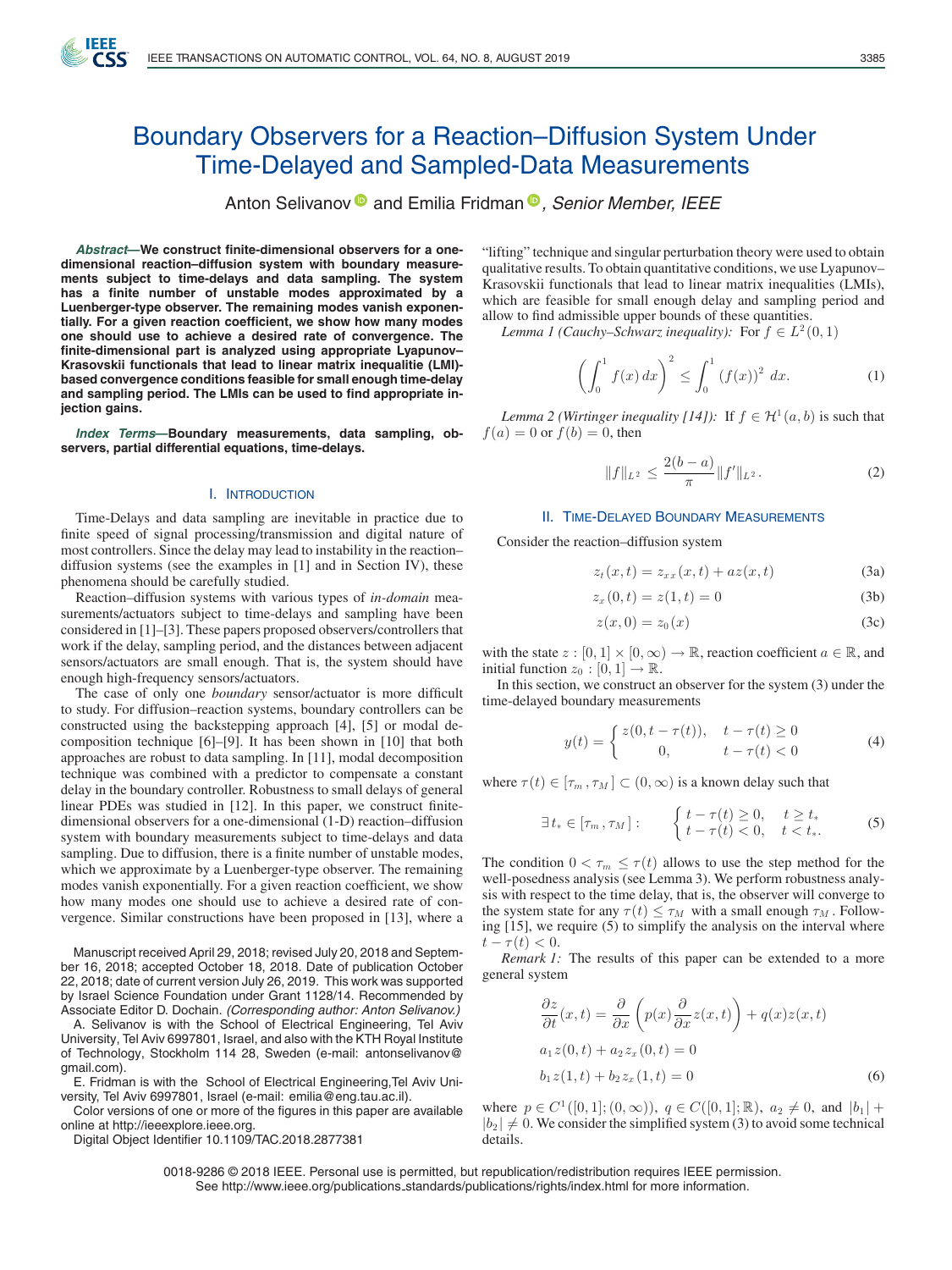A *strong solution* of (3) is a function

$$
z \in L^{2}((0, \infty); \mathcal{H}^{2}(0, 1)) \cap C([0, \infty); \mathcal{H}^{1}(0, 1))
$$
  

$$
z_{t} \in L^{2}((0, \infty); L^{2}(0, 1))
$$
 (7)

that satisfies (3c) for  $t = 0$  and (3a), (3b) for almost all  $t > 0$ . In [16, Th. 7.7], (3) has a unique strong solution for

$$
z_0 \in \mathcal{H}^1(0,1) \quad \text{s.t.} \quad z_0(1) = 0. \tag{8}
$$

To construct a finite-dimensional observer, note that (3) has a finite number of unstable modes, while the remaining modes converge to zero. Namely, the system (3) can be presented as

$$
\frac{dz}{dt} + Az = 0, \quad z(0) = z_0 \tag{9}
$$

where  $z : [0, \infty) \to L^2(0, 1)$  and

$$
\mathcal{A}: D(\mathcal{A}) \subset L^2(0,1) \to L^2(0,1)
$$
  
\n
$$
\mathcal{A}w = -w'' - aw \tag{10}
$$

is a symmetric operator with the domain

$$
D(\mathcal{A}) = \{ w \in \mathcal{H}^2(0,1) \, | \, w'(0) = w(1) = 0 \}
$$
 (11)

dense in  $L^2(0, 1)$ . The eigenfunctions of A, given by

$$
\phi_n(x) = \sqrt{2} \cos \left( x \sqrt{\lambda_n + a} \right)
$$
  

$$
\lambda_n = \frac{(2n-1)^2 \pi^2}{4} - a \qquad n \in \mathbb{N}
$$
 (12)

form an orthonormal basis in  $L^2(0, 1)$  [16, Corollary 3.26]. Thus, the solution of (3) can be presented as

$$
z(\cdot, t) = \sum_{n=1}^{\infty} z_n(t) \phi_n(\cdot)
$$
 (13)

with  $z_n(t) = \langle z(\cdot, t), \phi_n \rangle$ . Using the symmetry of A

$$
\begin{aligned} \dot{z}_n(t) &= \langle z_t(\cdot, t), \phi_n \rangle \stackrel{(9)}{=} -\langle \mathcal{A}z(\cdot, t), \phi_n \rangle \\ &= -\langle z(\cdot, t), \mathcal{A}\phi_n \rangle = -\lambda_n \langle z(\cdot, t), \phi_n \rangle = -\lambda_n \, z_n(t). \end{aligned} \tag{14}
$$

That is,

$$
\dot{z}_n(t) = -\lambda_n z_n(t), \quad n \in \mathbb{N}.
$$
 (15)

Let  $\delta > 0$  be a desired decay rate of the observer estimation error. Since  $\lim_{n\to\infty}\lambda_n = +\infty$ , there exists  $N \in \mathbb{N}$  such that

$$
-\lambda_n \le -\delta, \quad \forall n > N. \tag{16}
$$

We will show that (16) implies the exponential convergence of  $\sum_{n>N} z_n(t) \phi_n(\cdot)$  with the decay rate  $\delta$ . Thus, it can be approximated by zero. The term  $\sum_{n=1}^{N} z_n(t) \phi_n(\cdot)$  is approximated using the Luenberger-type observer

$$
\hat{z}(x,t) = \sum_{n=1}^{N} \hat{z}_n(t)\phi_n(x)
$$
\n(17a)

$$
\frac{d}{dt}\hat{z}_n(t) = -\lambda_n \hat{z}_n(t) - l_n[\hat{z}(0, t - \tau(t)) - y(t)] \tag{17b}
$$

$$
\hat{z}_n(t) = 0, \quad t \le 0, \quad n = 1, ..., N
$$
 (17c)

with the injection gains  $l_1, \ldots, l_N \in \mathbb{R}$ .

*Remark 2:* Our results can be easily extended to arbitrary initial conditions  $\hat{z}_n(t) = z_n^0$ ,  $n = 1, ..., N$ . We consider (17c) to avoid some technical details.

Introduce the estimation error

$$
e(x,t) = \hat{z}(x,t) - z(x,t).
$$
 (18)

If  $e(\cdot, t) \in L^2(0, 1)$ , it can be presented as

$$
e(\cdot,t) = \sum_{n=1}^{\infty} e_n(t)\phi_n(\cdot)
$$
 (19)

where, in view of (13) and (17a)

$$
e_n(t) = \hat{z}_n(t) - z_n(t), \quad n \le N
$$
 (20a)

$$
e_n(t) = -z_n(t), \qquad n > N. \tag{20b}
$$

In view of (15) and (17b), relation (20a) implies

$$
\dot{e}_n(t) = -\lambda_n e_n(t) - l_n e(0, t - \tau(t)), \quad n \le N \tag{21}
$$

which can be presented as

$$
\dot{\bar{e}}(t) = A\bar{e}(t) - LC\bar{e}(t - \tau(t)) + L\zeta(t - \tau(t))
$$
 (22)

with

$$
\bar{e} = (e_1, ..., e_N)^T \nA = diag\{-\lambda_1, ..., -\lambda_N\} \nL = (l_1, ..., l_N)^T \nC = (\phi_1(0), ..., \phi_N(0)) = (\sqrt{2}, ..., \sqrt{2}) \n\zeta(t) = \sum_{n=1}^N e_n(t)\phi_n(0) - e(0, t).
$$
\n(23)

Since  $\lambda_1, \ldots, \lambda_N$  are different, the pair  $(A, C)$  is observable. Therefore, we can choose  $L = (l_1, \ldots, l_N)^T \in \mathbb{R}^N$  such that

$$
\exists P > 0: \quad P(A - LC) + (A - LC)^T P < -2\delta P. \tag{24}
$$

If  $\tau(t) \equiv 0$ , then (24) guarantees ISS of (22) with respect to  $\zeta(t)$ , which decays exponentially (we show this below). Thus, (22) is exponentially stable for  $\tau(t) \equiv 0$  and remains so for  $\tau(t) \leq \tau_M$  with a small enough  $\tau_M$ . The next theorem allows to find admissible  $\tau_M$ .

*Theorem 1:* Consider the system (3) with the measurements (4) subject to (5) and the boundary observer (17) with  $\lambda_n$ ,  $\phi_n$  from (12), N satisfying (16) with an arbitrary decay rate  $\delta > 0$ , and  $L = (l_1, \ldots, l_N)^T \in \mathbb{R}^N$ . Let there exist matrices  $P_2, P_3, G \in \mathbb{R}^{N \times N}$ and positive-definite matrices  $P, S, R \in \mathbb{R}^{N \times N}$  such that<sup>1</sup>

$$
\Phi < 0 \text{ and } \begin{bmatrix} R & G \\ G^T & R \end{bmatrix} \ge 0 \tag{25}
$$

where  $\Phi = {\Phi_{ij}}$  is the symmetric matrix composed from

$$
\Phi_{11} = A^T P_2 + P_2^T A + 2\delta P + S - e^{-2\delta \tau_M} R
$$
  
\n
$$
\Phi_{12} = P - P_2^T + A^T P_3, \ \Phi_{13} = e^{-2\delta \tau_M} (R - G) - P_2^T LC
$$
  
\n
$$
\Phi_{14} = e^{-2\delta \tau_M} G, \ \Phi_{22} = -P_3 - P_3^T + \tau_M^2 R
$$
  
\n
$$
\Phi_{23} = -P_3^T LC, \ \Phi_{24} = 0, \ \Phi_{33} = -e^{-2\delta \tau_M} (2R - G - G^T)
$$
  
\n
$$
\Phi_{34} = e^{-2\delta \tau_M} (R - G), \ \Phi_{44} = -e^{-2\delta \tau_M} (S + R)
$$
\n(26)

with A and C from (23). Then, there exists  $M > 0$ , such that

$$
\|\hat{z}(\cdot,t) - z(\cdot,t)\|_{L^2} \le Me^{-\delta t} \|z_0\|_{\mathcal{H}^1}, \quad t \ge 0 \tag{27}
$$

for any initial function  $z_0$  from (8).

1MATLAB codes for solving the LMIs are available at https://github.com/AntonSelivanov/TAC18a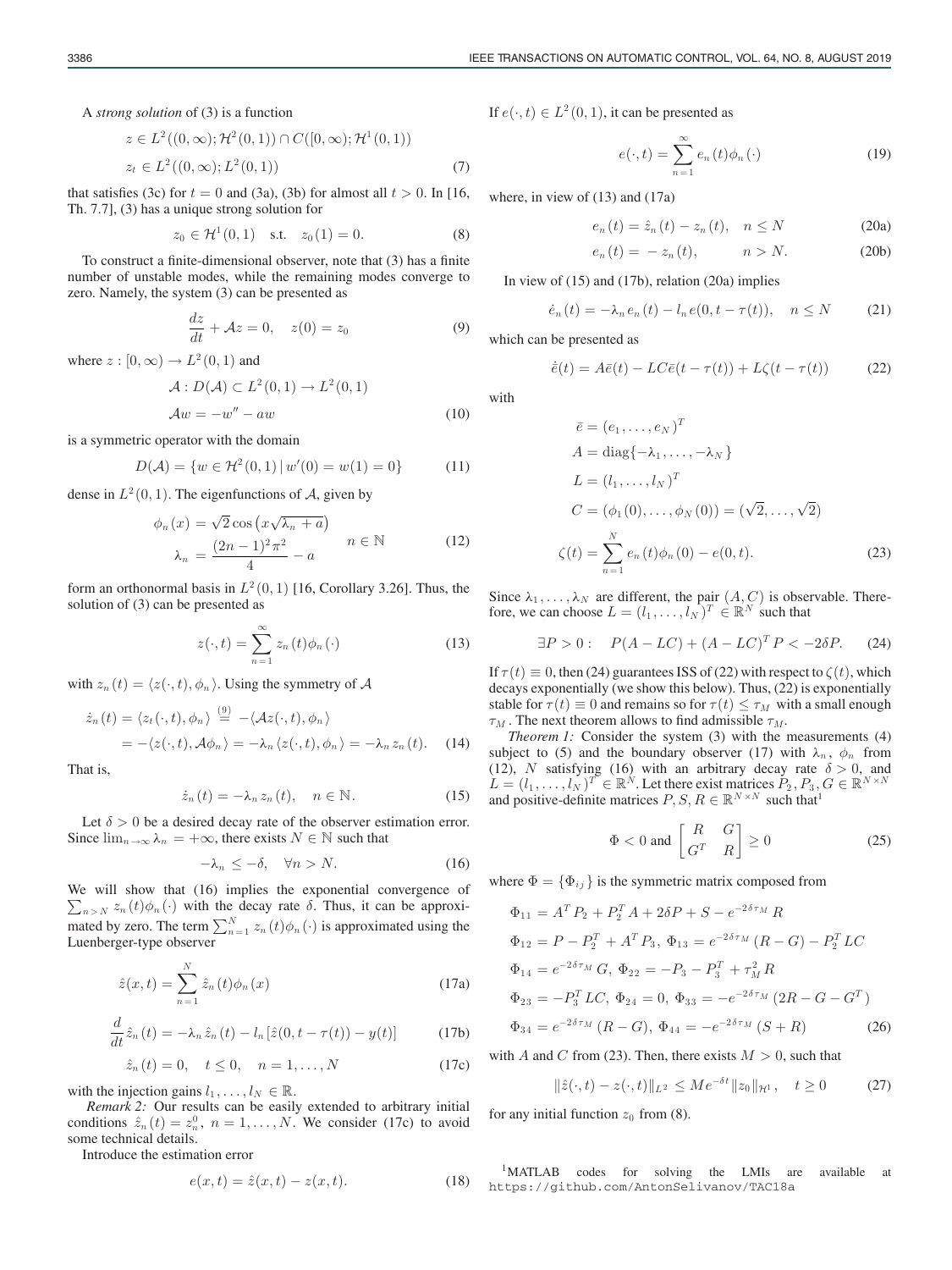*Proof:* Since  $\phi_n$  and  $\lambda_n$  defined in (12) are eigenfunctions and eigenvalues of the operator  $A$  defined in (10)

$$
\hat{z}_t(x,t) \stackrel{(17a)}{=} \sum_{n=1}^N \frac{d}{dt} \hat{z}_n(t) \phi_n(x) \stackrel{(17b)}{=} -\sum_{n=1}^N \lambda_n \hat{z}_n(t) \phi_n(x)
$$

$$
- \sum_{n=1}^N l_n [\hat{z}(0, t - \tau(t)) - z(0, t - \tau(t))] \phi_n(x)
$$

$$
= - \sum_{n=1}^N \hat{z}_n(t) \mathcal{A} \phi_n
$$

$$
- \sum_{n=1}^N l_n [\hat{z}(0, t - \tau(t)) - z(0, t - \tau(t))] \phi_n(x)
$$

$$
\stackrel{(10)}{=} \hat{z}_{xx}(x, t) + a\hat{z}(x, t)
$$

$$
-l(x)[\hat{z}(0, t - \tau(t)) - z(0, t - \tau(t))]
$$
(28)

where 
$$
l(x) = \sum_{n=1}^{N} l_n \phi_n(x)
$$
. The latter, (3), and (18) imply

$$
e_t(x,t) = e_{xx}(x,t) + ae(x,t) - l(x)e(0,t - \tau(t))
$$
 (29a)

$$
e_x(0,t) = e(1,t) = 0
$$
\n(29b)

$$
e(\cdot,0) = -z_0, \quad e(\cdot,t) = 0, \quad t < 0.
$$
 (29c)

*Lemma 3:* There exists a unique strong solution of (29) for any initial function  $z_0$  satisfying (8).

*Proof* is given in Appendix.

The strong solution  $e(\cdot, t)$  of (29) can be presented as the series (19) and, by Parseval's identity

$$
||e(\cdot,t)||_{L^2}^2 = \sum_{n=1}^N e_n^2(t) + \sum_{n>N} e_n^2(t).
$$
 (30)

The second term can be bounded as

$$
\sum_{n>N} e_n^2(t) \stackrel{(20b)}{=} \sum_{n>N} z_n^2(t) \stackrel{(15)}{=} \sum_{n>N} e^{-2\lambda_n t} z_n^2(0)
$$
  

$$
\stackrel{(16)}{\leq} e^{-2\delta t} \sum_{n>N} z_n^2(0) \leq e^{-2\delta t} ||z(\cdot, 0)||_{L^2}^2
$$
  

$$
\stackrel{(29c)}{=} e^{-2\delta t} ||e(\cdot, 0)||_{L^2}^2 \leq e^{-2\delta t} \frac{4}{\pi^2} ||e_x(\cdot, 0)||_{L^2}^2. (31)
$$

To bound the first summand of (30), i.e., the state of (22), we first show that  $\zeta(t)$  exponentially converges to zero. Since  $\phi_n(1)$  =  $e(1,t) = 0$  and  $\|\phi'_n\|_{L^2}^2 = \lambda_n + a$ , we have

$$
\zeta^{2}(t) = \left(\sum_{n=1}^{N} e_{n}(t)\phi_{n}(0) - e(0, t)\right)^{2}
$$
  
\n
$$
= \left(\int_{0}^{1} \left(\sum_{n=1}^{N} e_{n}(t)\phi_{n}'(x) - e_{x}(x, t)\right) dx\right)^{2}
$$
  
\n
$$
\leq \left\|\sum_{n=1}^{N} e_{n}(t)\phi_{n}'(\cdot) - e_{x}(\cdot, t)\right\|_{L^{2}}^{2}
$$
  
\n
$$
= \left\|\sum_{n>N} e_{n}(t)\phi_{n}'\right\|_{L^{2}}^{2} = \sum_{n>N} (\lambda_{n} + a)e_{n}^{2}(t)
$$
  
\n
$$
\leq e^{-2\delta t} \sum_{n=1}^{\infty} (\lambda_{n} + a)e_{n}^{2}(0) = e^{-2\delta t} \|e_{x}(\cdot, 0)\|_{L^{2}}^{2}.
$$
 (32)

The last inequality is obtained in a manner similar to (31). Consequently,

$$
\zeta^{2}(t-\tau(t)) \leq e^{-2\delta(t-\tau(t))} \|e_{x}(\cdot,0)\|_{L^{2}}^{2} \leq e^{2\delta\tau_{M}} e^{-2\delta t} \|e_{x}(\cdot,0)\|_{L^{2}}^{2}.
$$
\n(33)

Consider the functional  $V_\tau = V_0 + V_S + V_R$  with

$$
V_0 = \bar{e}^T(t)P\bar{e}(t)
$$
  
\n
$$
V_S = \int_{t-\tau_M}^t e^{-2\delta(t-s)}\bar{e}^T(s)S\bar{e}(s) ds
$$
  
\n
$$
V_R = \tau_M \int_{-\tau_M}^0 \int_{t+\theta}^t e^{-2\delta(t-s)}\dot{e}^T(s)R\dot{e}(s) ds d\theta.
$$
 (34)

We consider  $V_\tau(t)$  on  $[t_*,\infty)$  with  $t_*$  from (5). On this interval, (22) does not depend on  $\bar{e}(t)$  with  $t < 0$ . Thus, we formally set  $\bar{e}(t) = \bar{e}(0)$ for  $t < 0$  to define  $V_{\tau}$  on  $[t_*, \tau_M)$  (see [15]). We have

$$
\dot{V}_0 + 2\delta V_0 = 2\bar{e}^T P \dot{\bar{e}} + 2\delta \bar{e}^T P \bar{e}
$$
\n
$$
\dot{V}_S + 2\delta V_S = \bar{e}^T S \bar{e} - e^{-2\delta\tau_M} \bar{e}^T (t - \tau_M) S \bar{e} (t - \tau_M)
$$
\n
$$
\dot{V}_R + 2\delta V_R = \tau_M^2 \bar{e}^T R \dot{\bar{e}} - \tau_M \int_{t - \tau_M}^t e^{-2\delta(t - s)} \bar{e}^T (s) R \dot{\bar{e}} (s) ds.
$$
\n(35)

Using Jensen's inequality [17, Proposition B.8] and reciprocally convex approach [18, Th. 1], we have

$$
-\tau_M \int_{t-\tau_M}^t e^{-2\delta(t-s)} \dot{e}^T(s) R\dot{e}(s) ds \le -\tau_M e^{-2\delta\tau_M}
$$
  
\n
$$
\times \left[ \int_{t-\tau(t)}^t \dot{e}^T(s) R\dot{e}(s) ds + \int_{t-\tau_M}^{t-\tau(t)} \dot{e}^T(s) R\dot{e}(s) ds \right]
$$
  
\n
$$
\le -e^{-2\delta\tau_M} \frac{\tau_M}{\tau(t)} \left[ \int_{t-\tau(t)}^t \dot{e}(s) ds \right]^T R \left[ \int_{t-\tau(t)}^t \dot{e}(s) ds \right]
$$
  
\n
$$
-e^{-2\delta\tau_M} \frac{\tau_M}{\tau_M - \tau(t)} \left[ \int_{t-\tau_M}^{t-\tau(t)} \dot{e}(s) ds \right]^T R \left[ \int_{t-\tau_M}^{t-\tau(t)} \dot{e}(s) ds \right]
$$
  
\n
$$
\le -e^{-2\delta\tau_M} \left[ \frac{\bar{e}(t) - \bar{e}(t-\tau(t))}{\bar{e}(t-\tau(t)) - \bar{e}(t-\tau_M)} \right]^T \left[ \begin{array}{cc} R & G \\ G^T & R \end{array} \right]
$$
  
\n
$$
\times \left[ \frac{\bar{e}(t) - \bar{e}(t-\tau(t))}{\bar{e}(t-\tau(t))} \right] \cdot \frac{\bar{e}(t) - \bar{e}(t-\tau_M)}{(\bar{e}(t-\tau(t)) - \bar{e}(t-\tau_M)}.
$$
 (36)

Similarly to [19], we use the descriptor representation of (22)

$$
0 = 2[\bar{e}^T P_2^T + \dot{\bar{e}}^T P_3^T] [-\dot{\bar{e}} + A\bar{e} - LC\bar{e}(t - \tau(t)) + L\zeta(t - \tau(t))].
$$
\n(37)

Summing up (35) and (37), for  $\gamma > 0$ , we obtain

$$
\dot{V}_{\tau}(t) + 2\delta V_{\tau}(t) - \gamma \zeta^{2}(t - \tau(t)) \leq \psi^{T}(t)\Psi\psi(t)
$$
 (38)

where 
$$
\psi = \text{col}\{\bar{e}(t), \dot{\bar{e}}(t), \bar{e}(t - \tau(t)), \bar{e}(t - \tau_M), \zeta(t - \tau(t))\}
$$

$$
\Psi = \begin{bmatrix} \Phi & P_1^T L \\ \frac{1}{L^T P_2} - \frac{1}{L^T P_3} - \frac{1}{0} \frac{1}{1} \frac{1}{2N} \frac{1}{N} \end{bmatrix} .
$$
 (39)

Since  $\Phi < 0$ , the inequality  $\Psi < 0$  holds for a large enough  $\gamma \in \mathbb{R}$ . Moreover,  $\Phi < 0$  holds with  $\delta$  replaced by  $\delta + \epsilon$  if  $\epsilon > 0$  is small enough. Thus,

$$
\dot{V}_{\tau}(t) \leq -2(\delta + \epsilon)V_{\tau}(t) + \gamma \zeta^{2} (t - \tau(t)) \n\leq -2(\delta + \epsilon)V_{\tau}(t) + \gamma e^{2\delta\tau_{M}} e^{-2\delta t} \|e_{x}(\cdot, 0)\|_{L^{2}}^{2}.
$$
\n(40)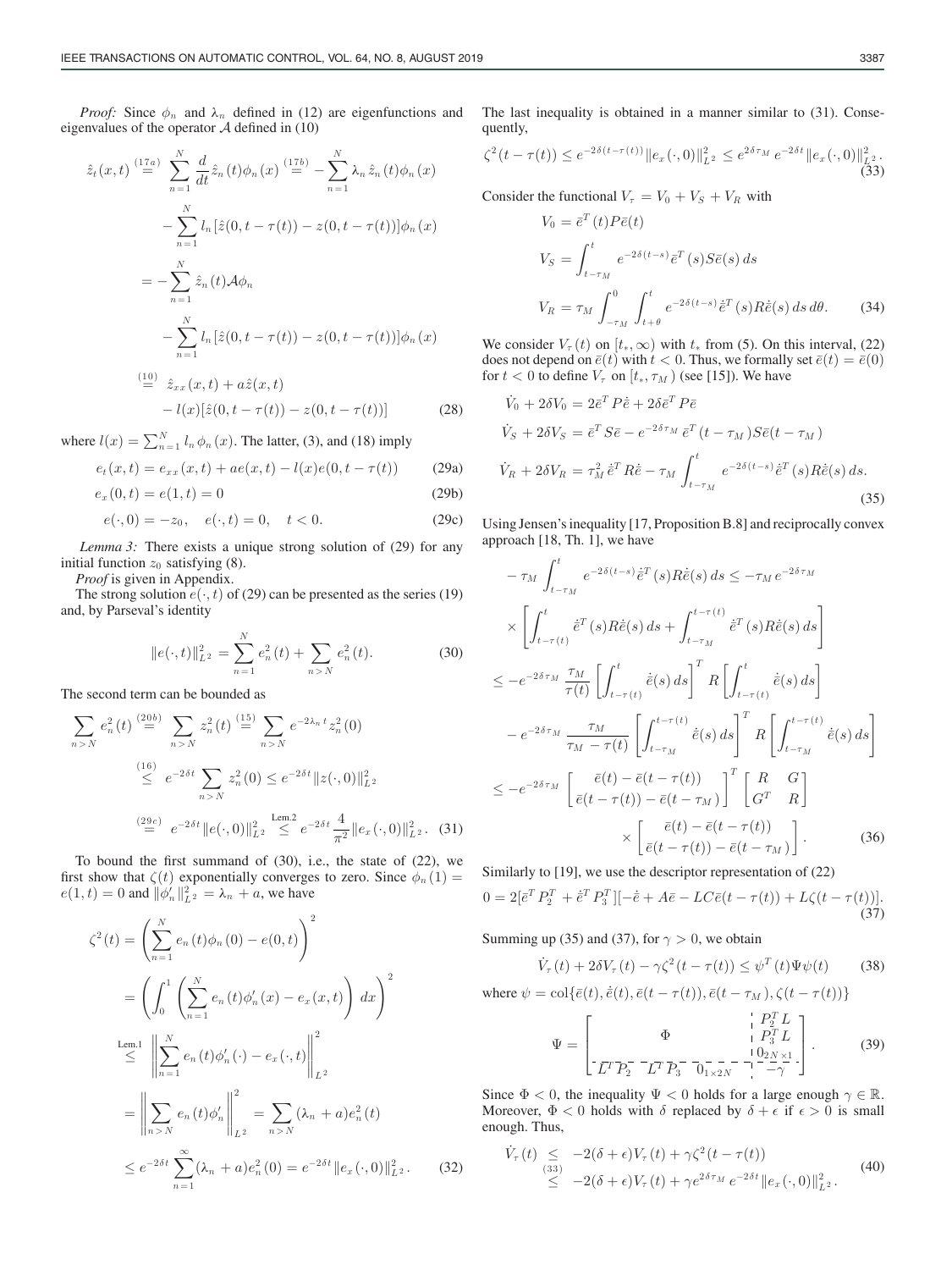The comparison principle implies that

$$
V_{\tau}(t) \le e^{-2\delta(t-t_*)} V_{\tau}(t_*) + \frac{\gamma e^{2\delta\tau_M}}{2\epsilon} e^{-2\delta t} \|e_x(\cdot,0)\|_{L^2}^2. \tag{41}
$$

Due to (5),  $\dot{\bar{e}}(t) = A\bar{e}(t)$  for  $t \in [0, t_*)$ , thus,  $|\bar{e}(t)| \leq e^{\kappa t} |\bar{e}(0)|$  for  $t \in [0, t_*)$  with some  $\kappa > 0$ . Therefore, for some  $C > 0$ 

$$
V_{\tau}(t_{*}) \leq C \max_{t \in [t_{*} - \tau_{M}, t_{*}]} |\bar{e}(t)|^{2}
$$
  
\n
$$
\leq C e^{2\kappa t_{*}} |\bar{e}(0)|^{2} \leq C e^{2\kappa t_{*}} \sum_{n=1}^{\infty} e_{n}^{2}(0)
$$
  
\n
$$
= C e^{2\kappa t_{*}} ||e(\cdot, 0)||_{L^{2}}^{2} \leq C e^{2\kappa t_{*}} \frac{4}{\pi^{2}} ||e_{x}(\cdot, 0)||_{L^{2}}^{2}.
$$
 (42)

The latter and (41) imply

$$
\sum_{n=1}^{N} e_n^2(t) \le \lambda_{\min}^{-1}(P)V_\tau(t) \le M_1 e^{-2\delta t} ||e_x(\cdot, 0)||_{L^2}^2 \qquad (43)
$$

with some  $M_1 > 0$ . Finally, we have

$$
\begin{aligned} \|\hat{z}(\cdot,t) - z(\cdot,t)\|_{L^2}^2 &= \|e(\cdot,t)\|_{L^2}^2 \\ &= \sum_{n=1}^N e_n^2(t) + \sum_{n=N+1}^\infty e_n^2(t) \stackrel{(43),(31)}{\leq} M^2 e^{-2\delta t} \|e_x(\cdot,0)\|_{L^2}^2 \end{aligned} \tag{44}
$$

with some  $M > 0$ . Thus, (27) is true.

*Remark 3:* We have to use the  $H^1$ -norm in the right-hand side of (27), since the  $L^2$ -norm does not take into account the point values that we use as measurements (4). Namely, we cannot bound  $\zeta$  without using the space derivative as in (33).

*Corollary 1:* The observer (17) with  $L = (l_1, \ldots, l_N)^T$  satisfying (24) converges to (3) with the decay rate  $\delta$  in the sense of (27) if the delay bound  $\tau_M$  is small enough.

*Proof:* Take P from (24),  $P_2 = P$ ,  $P_3 = \varepsilon I > 0$ ,  $R = \mu^{-1} I > 0$ ,  $G = S = 0$ , and  $\tau_M = 0$ . Then,

$$
\Phi \stackrel{\text{\tiny (26)}}{=} \left[ \frac{M_1 \mid M_2}{M_2^T \mid M_3} \right]
$$

with

$$
M_1 = \begin{bmatrix} A^T P + P A + 2\delta P - \mu^{-1} I & \varepsilon A^T \\ * & -2\varepsilon I \end{bmatrix}
$$
  

$$
M_2 = \begin{bmatrix} \mu^{-1} I - P L C & 0 \\ -\varepsilon L C & 0 \end{bmatrix}, \quad M_3 = \begin{bmatrix} -2\mu^{-1} I & \mu^{-1} I \\ * & -\mu^{-1} I \end{bmatrix}.
$$

Clearly,

$$
M_3<0\quad\text{and}\quad M_3^{-1}=-\mu\bigg[\begin{matrix}I&I\\I&2I\end{matrix}\bigg].
$$

By Schur's complement lemma,  $\Phi < 0$  is equivalent to

$$
M_1 - M_2 M_3^{-1} M_2^T
$$
  
= 
$$
\begin{bmatrix} P(A - LC) + (A - LC)^T P + 2\delta P & \varepsilon (A - LC)^T \\ \varepsilon (A - LC) & -2\varepsilon I \end{bmatrix}
$$
  
+ 
$$
\mu \begin{bmatrix} PLC \\ \varepsilon LC \end{bmatrix} \begin{bmatrix} PLC \\ \varepsilon LC \end{bmatrix}^T < 0.
$$
 (45)

In view of (24), the later holds for small  $\varepsilon > 0$  and  $\mu > 0$ . Thus,  $\Phi < 0$ is feasible for  $\tau_M = 0$ . By continuity, it remains so for a small  $\tau_M > 0$ . Then, Theorem 1 implies (27).

The well-posedness of (8), (29) with  $\tau(t) \equiv 0$  can be proved using [20, Th. 6.3.1]. Then, Theorem 1 and Corollary 1 imply the following result.

*Corollary 2:* For  $\tau(t) \equiv 0$ , the observer (17) with  $L =$  $(l_1, \ldots, l_N )^T$  satisfying (24) exponentially converges to (3) with the decay rate  $\delta$  in the sense of (27).

*Remark 4:* The LMIs of Theorem 1 allow to find appropriate injection gain  $L = (l_1, \ldots, l_N)^T$ . Following [21, Sec. 5.2], one can take  $P_3 = \varepsilon P_2$ , where  $\varepsilon$  is a tuning parameter, and use  $Y = P_2^T L$  as a new decision variable. After solving the resulting LMIs, the injection gain can be found as  $L = (P_2^T)^{-1} Y$ .

## III. SAMPLED-DATA BOUNDARY MEASUREMENTS

In this section, we construct an observer for the system (3) under the sampled in time boundary measurements

$$
y(t) = z(0, t_k), \quad t \in [t_k, t_{k+1}), \quad k \in \mathbb{N}
$$
 (46)

where  $0 = t_1 < t_2 < t_3 < \cdots$  are sampling instants satisfying

$$
0 < t_{k+1} - t_k \le h, \quad \lim_{k \to \infty} t_k = \infty. \tag{47}
$$

*Remark 5:* The output (46) can be presented as (4) with

$$
\tau(t) = t - t_k, \quad t \in [t_k, t_{k+1}), \quad k \in \mathbb{N} \tag{48}
$$

such that  $0 \le \tau(t) \le \tau_M = h$  and (5) is satisfied with  $t_* = 0$ . The condition  $0 < \tau_m \leq \tau(t)$  was imposed only to establish the wellposedness of (29) (see Lemma 3), and we will show that it is not required for the measurements (46). Therefore, the results of Theorem 1 can be applied. However, we will perform a more subtle analysis using the ideas of [22], which take into account the saw-tooth shape of  $\tau(t)$  and lead to simpler convergence conditions.

Similarly to (17), the boundary observer is constructed as

$$
\hat{z}(x,t) = \sum_{n=1}^{N} \hat{z}_n(t)\phi_n(x)
$$

$$
\frac{d}{dt}\hat{z}_n(t) = -\lambda_n \hat{z}_n(t) - l_n[\hat{z}(0,t_k) - y(t)]
$$

$$
t \in [t_k, t_{k+1}), \quad k \in \mathbb{N}
$$

$$
\hat{z}_n(0) = 0, \quad n = 1, \dots, N.
$$
 (49)

*Theorem 2:* Consider the system (3) with the measurements (46) subject to (47) and the boundary observer (49) with  $\lambda_n$ ,  $\phi_n$  from (12), N satisfying (16) with an arbitrary decay rate  $\delta > 0$ , and  $L = (l_1, \ldots, l_N)^T \in \mathbb{R}^N$ . Let there exist matrices  $P_2, P_3 \in \mathbb{R}^{N \times N}$ and positive-definite matrices  $P, W \in \mathbb{R}^{N \times N}$  such that  $2 \Upsilon < 0$ , where  $\Upsilon = \{\Upsilon_{ij}\}\$ is the symmetric matrix composed from

$$
\Upsilon_{11} = (A - LC)^T P_2 + P_2^T (A - LC) + 2\delta P
$$
  
\n
$$
\Upsilon_{12} = P - P_2^T + (A - LC)^T P_3, \quad \Upsilon_{13} = -P_2^T LC
$$
  
\n
$$
\Upsilon_{22} = -P_3 - P_3^T + h^2 e^{2\delta h} W, \quad \Upsilon_{23} = -P_3^T LC
$$
  
\n
$$
\Upsilon_{33} = -\frac{\pi^2}{4} W
$$
\n(50)

with A and C from (23). Then, there exists  $M > 0$  such that (27) holds for any initial function  $z_0$  from (8).

*Proof:* Similarly to (29), the estimation error  $e(x, t) = \hat{z}(x, t)$  –  $z(x, t)$  satisfies

$$
e_t(x,t) = e_{xx}(x,t) + ae(x,t) - l(x)e(0,t_k)
$$
  

$$
t \in [t_k, t_{k+1}), \quad k \in \mathbb{N}
$$
  

$$
e_x(0,t) = e(1,t) = 0
$$
  

$$
e(\cdot, 0) = -z_0
$$
 (51)

2MATLAB codes for solving the LMIs are available at https://github.com/AntonSelivanov/TAC18a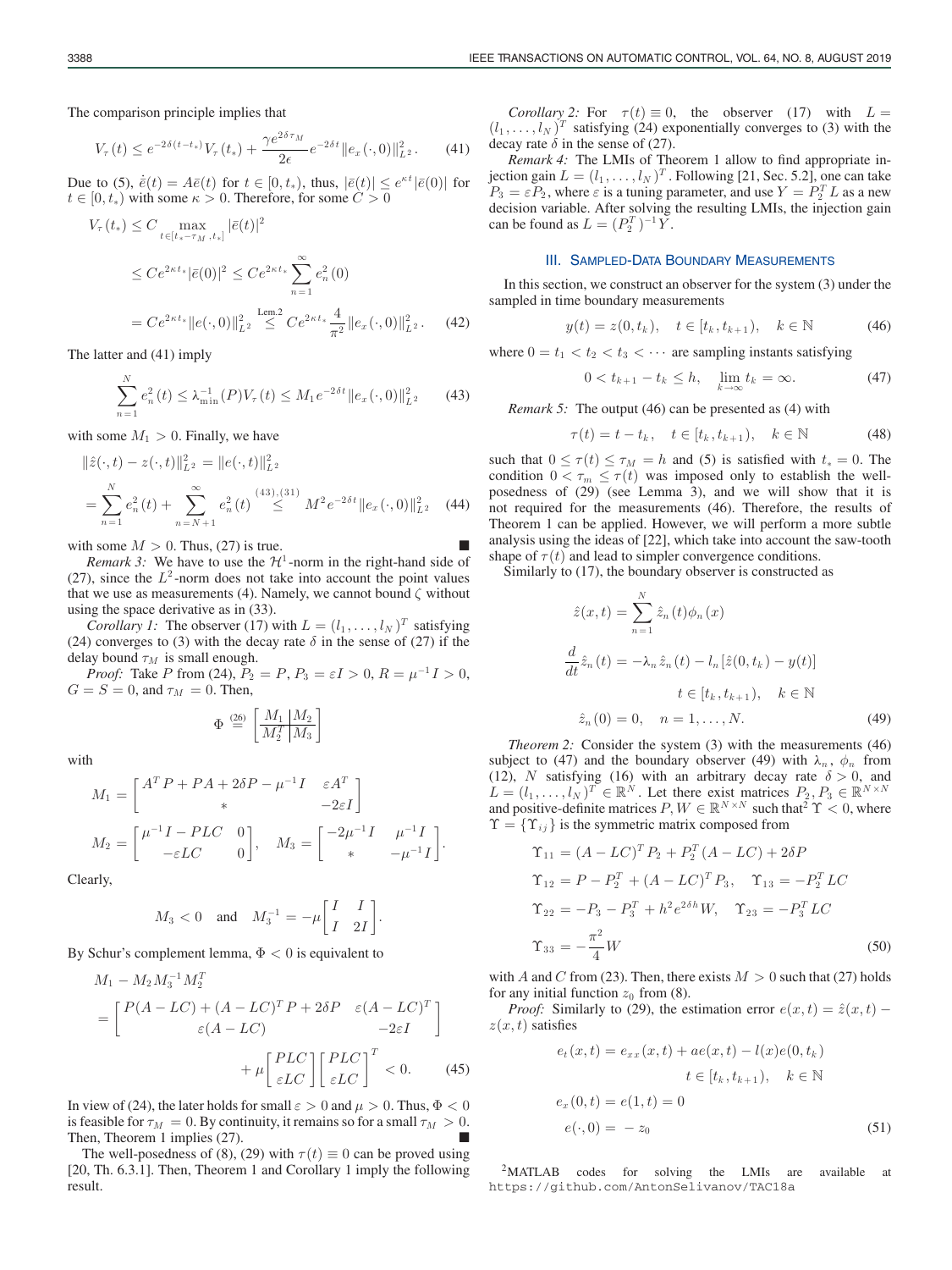

Fig. 1. Estimation error  $\hat{z}(x,t) - z(x,t)$  of the observer (49) under the sampled-data measurements (46).

where  $l(x) = \sum_{n=1}^{N} l_n \phi_n(x)$ . Similarly to Lemma 3, the wellposedness of  $\overline{(8)}$  and  $\overline{(51)}$  is established considering  $f(x, t) =$  $-l(x)e(0, t_k)$  as constant inhomogeneities on every step  $[t_k, t_{k+1})$ ,  $k \in \mathbb{N}$ . Presenting *e* as (19), we obtain [cf. (22)]

$$
\dot{\bar{e}}(t) = (A - LC)\bar{e}(t) - LCv(t) + L\zeta(t_k), \ t \in [t_k, t_{k+1}) \quad (52)
$$

where  $v(t)=\bar{e}(t_k) - \bar{e}(t)$  for  $t \in [t_k, t_{k+1} ]$  and the other notations are from (23). Consider the functional  $V_h = V_0 + V_W$  with  $V_0 = \bar{e}^T(t)P\bar{e}(t)$  and

$$
V_W = h^2 e^{2\delta h} \int_{t_k}^t e^{-2\delta(t-s)} \dot{e}^T(s) W \dot{e}(s) ds
$$
  

$$
- \frac{\pi^2}{4} \int_{t_k}^t e^{-2\delta(t-s)} v^T(s) W v(s) ds, \quad t \in [t_k, t_{k+1}). \quad (53)
$$

Note that  $V_W \geq 0$  due to the exponential Wirtinger inequality [23, Lemma 1]. Moreover,  $V_h$  does not increase in the jumps at  $t_k$  and is continuous elsewhere. We have

$$
\dot{V}_0 + 2\delta V_0 = 2\bar{e}^T P \dot{\bar{e}} + 2\delta \bar{e}^T P \bar{e}
$$
\n
$$
\dot{V}_W + 2\delta V_W = h^2 e^{2\delta h} \dot{\bar{e}}^T(t) W \dot{\bar{e}}(t) - \frac{\pi^2}{4} v^T(t) W v(t)
$$
\n
$$
0 = 2[\bar{e}^T P_2^T + \dot{\bar{e}}^T P_3^T]
$$
\n
$$
\times [-\dot{\bar{e}} + (A - LC)\bar{e}(t) - LCv(t) + L\zeta(t_k)],
$$
\n
$$
t \in [t_k, t_{k+1}).
$$
\n(54)

Summing up, we obtain

$$
\dot{V}_h + 2\delta V_h - \gamma \zeta^2(t_k) = \xi^T \Xi \xi \tag{55}
$$

where  $\xi = \text{col}\{\bar{e}, \dot{\bar{e}}, v, \zeta(t_k)\}\$  and

$$
\Xi = \begin{bmatrix} \Upsilon & \frac{1}{1} P_2^T L \\ \Upsilon^T \overline{P_2}^T L^T \overline{P_3} \overline{0}^{-\frac{1}{1} - \frac{1}{1} \left( \frac{0}{N} \times 1 \right)} \\ \Upsilon^T \overline{P_2}^T L^T \overline{P_3} \overline{0}^{-\frac{1}{N} - \frac{1}{N} \left( \frac{0}{N} \times 1 \right)} \end{bmatrix} . \tag{56}
$$

The rest of the proof is similar to that of Theorem 1.

*Corollary 3:* The observer (49) with  $L = (l_1, \ldots, l_N)^T$  satisfying (24) converges to (3) with the decay rate  $\delta$  in the sense of (27) if the sampling period  $h$  is small enough.

*Proof:* Take P from (24),  $P_2 = P$ ,  $P_3 = \varepsilon I > 0$ ,  $W = \mu^{-1} I > 0$ , and  $h = 0$ . Calculating the Schur complement, we find that  $\Upsilon < 0$  is equivalent to (45), which, in view of (24), holds for small  $\varepsilon > 0$  and



Fig. 2. Evolution of  $\|\hat{z}(\cdot,t)-z(\cdot,t)\|_{L^2}^2$  for sampled-data (dashed blue line) and continuous-time (solid red line) measurements.

 $\mu > 0$ . Thus,  $\Upsilon < 0$  is feasible for  $h = 0$  and, by continuity, remains so for a small  $\tau_M > 0$ . Then, Theorem 2 implies (27).

*Remark 6:* The LMIs of Theorem 2 can be transformed to solve the design problem in a manner similar to Remark 4.

*Remark 7:* If the sampling is uniform, i.e.,  $t_k = kh$ , the system (52) can be studied using the discretization [21, Sec. 7.1.1]. Combining it with the modal decomposition technique, one will obtain necessary and sufficient conditions for (3), (46), (49) to satisfy (27). The advantage of the Lyapunov–Krasovskii approach developed here is that it leads to simple conditions under variable sampling (47).

## IV. EXAMPLE

Consider the system (3) with  $a = 25$  and sampled in time boundary measurements (46) subject to (47). We consider an unstable plant since otherwise  $\hat{z}(x,t)=0$  is an exponentially converging estimate. Let  $\delta = 1$  be the desired rate of convergence of the observation error. Since (16) holds with  $N = 2$ , the observer (49) with appropriate injection gains  $l_1$ ,  $l_2$  provides exponentially converging state estimate for a small enough sampling period h. To find  $l_1$ ,  $l_2$ , and h, we take small h and increase it while the design LMIs with  $\varepsilon = 0.5$  (see Remarks 4 and 6) remain feasible. This gives

$$
h = 0.048, \quad L = \begin{bmatrix} l_1 \\ l_2 \end{bmatrix} \approx \begin{bmatrix} 23.2 \\ -1.1 \end{bmatrix}.
$$
 (57)

The analytical bound for the uniform sampling is  $h \approx 0.081$ , which we found using the method described in Remark 7. Note that we used the Lyapunov functional with the Wirtinger-based term (53) that leads to simple LMIs on the account of some conservatism. Less conservative conditions may be derived using other types of Lyapunov functionals (see, e.g., [24]).

The results of numerical simulations for the initial function

$$
z_0(x) = \sin(2\pi x), \quad x \in [0, 1]
$$
 (58)

are given in Figs. 1 and 2. For comparison, Fig. 2 also shows the error under the continuous measurements  $y(t) = z(0, t)$ .

The observer (49) coincides with (17) for  $\tau(t)$  defined in (48). Thus, it can be studied using Theorem 1 and Remark 4. In the considered example, these conditions lead to a smaller sampling period  $h = 0.031$ with approximately the same injection gains  $l_1$ ,  $l_2$ .

### V. CONCLUSION

We have designed finite-dimensional observers for a 1-D reaction– diffusion system under delayed and sampled in time boundary measurements. We showed how to choose the observer injection gains and proved that it provides exponentially converging estimate if the timedelay or sampling period are small enough. The obtained LMIs allow to find admissible bounds on the delay and sampling period. The pro-